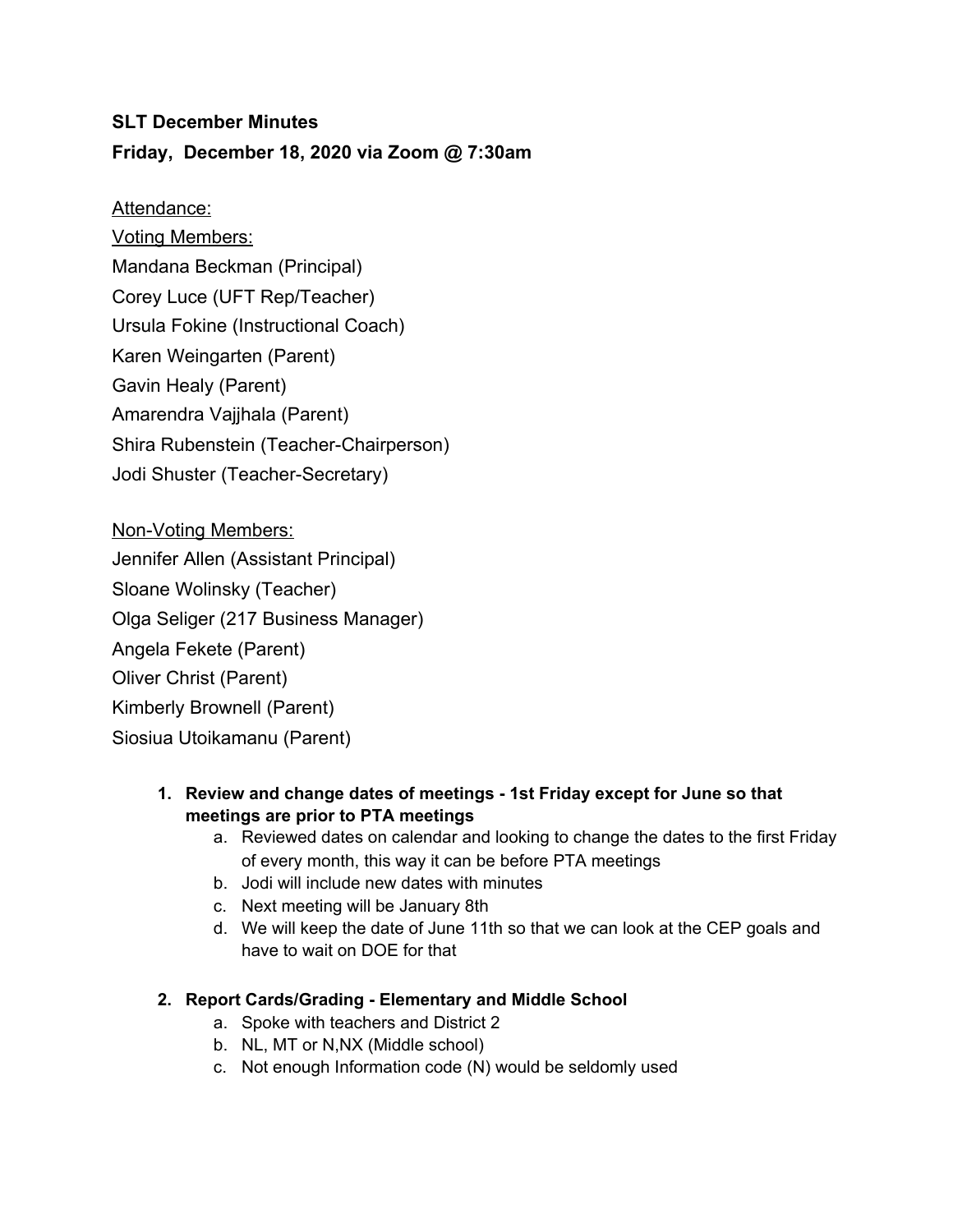- d. In Middle School, as per the DOE, students will still receive a numerical grade (65-99)for marking periods in academic courses and NX (below 65).
- e. In K to 5 students will receive an MT for Meets Criteria or an N for Needs Improvement. There is also a code that indicates not enough evidence for a grade at this time and a recent admit to the school (NX for Middle School and NL in Elementary). As per the DOE, there are no failing grades.
- f. We want to be consistent with DOE
- g. A lot of variables in place, going with MT helps us to be consistent
- h. This information will be put out to families
- i. No info yet on MS and HS process for 4th grade and 7th grade families, this is why District 2 has chosen to align this way
- j. We are not looking at grade level standards this year, we are looking at individual kids and help them to make progress as individual students

## **3. Remote learning and student use of cameras**

- a. Conversation amongst district 2 principals, challenge of having kids turn their cameras on.
- b. When cameras are not on, they have the challenge of not knowing if a child is there or not
- c. The DOE has a stance where they can not require a child to put their camera on, but we are trying to emphasize and message the encouragement to have cameras on. This is a form of assessment
- d. For example: 8th graders do turn their cameras on, but 6th graders do not. This year it is our normal to have to be on the screen and so we want to try to make it so that children feel comfortable putting their cameras on
- e. If other students see peers without cameras on, they follow suit and it is a trickle down effect
- f. \*\*\*Conversation is ongoing, Administration will have meetings with grade teams % for feedback. Discussion to continue with SLT\*\*\*

# **4. Enrichment**

- a. Looking for vendors and programs, in the past we have used Salvadori Program (used to be in middle school), and arts like dance, drama
- b. Considering moving Salvadori to 3rd, 4th and 5th grade (bridges program). Very hands on and students would have all of the materials needed.
- c. Lower Grades: movement and dance
- d. Everything will be done remotely, there is not way to teach this traditionally, try to do this around curriculum
- e. Looking to use National Dance Institute and Main Street Theater